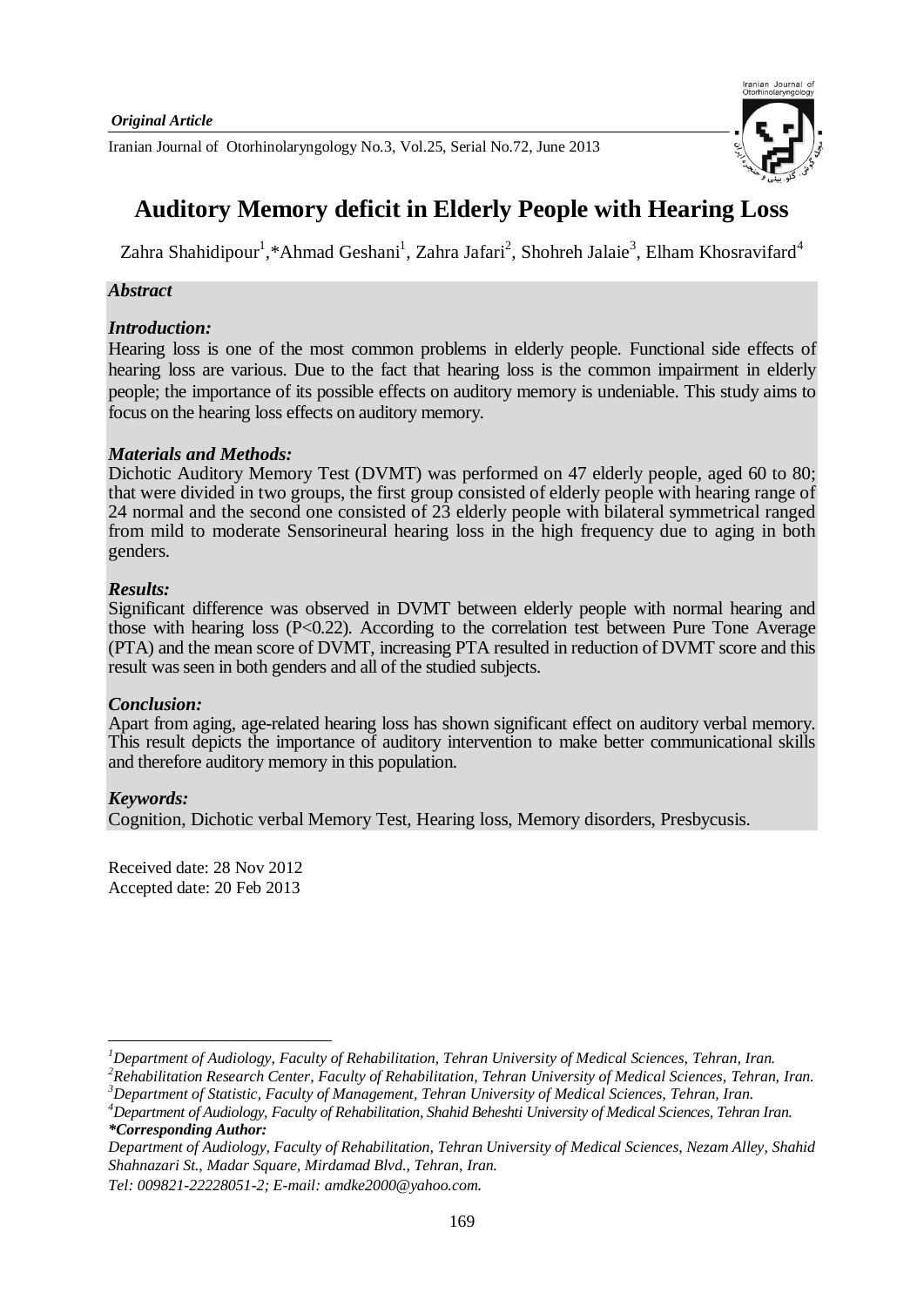## *Introduction*

Hearing loss is one of the most common problems in elderly people. It is the third chronic disease in elderly people after arthritis and hypertension. Based on the United States statistics, up to 40 to 45 % of elderly people older than 60 years old experience some degrees of hearing loss, this range increases to 83%for more than 70 years old people (1,2), and it is predicted that in 2030, 44 million people in the United State of America have some degrees of hearing loss (3). Age-related hearing loss, or presbycusis, is a progressive, bilateral and symmetric hearing deficit, primarily in high frequencies. The presbycusis reasons are not completely understood. There is a general consensus that presbycusis is the result of various types of physiological degeneration plus the accumulated effects of noise exposure, medical disorders and their treatment, as well as hereditary susceptibility (4). Typical degree of hearing loss in elderly population is mild to moderate, and in most cases, people face difficulties in speech perception (5-7). Moreover, presbycusis can lead to adverse effects on the physical, emotional, behavioral, social function and reduction in quality of life of older adults and particularly it effects on cognitive function (8-11). Cognitive function includes emotion, understanding, memory, learning, thinking, meditating, attention and logical functions. Based on many studies, there is an association between hearing loss and cognitive impairment (12-14); and there are evidences that sensory functioning is a strong late-life predictor of individual differences in intellectual functioning (15). Based on the Baltimore Longitudinal Study of Aging, audiometric frequency of hearing loss has been found to be independently associated with incident all-cause dementia (16). Moreover some evidences show that decline in memory, typically precedes dementia, and verbal memory impairment is one of the strongest predictors for the development of dementia or Alzheimer's

disease (17-19).Valentijn and colleagues in 2005 found the significant relationship between sensory and cognitive functions, the study showed the reduction of auditory acuity (dB loss) during a 6-year follow-up study that predicted a decline in visual-verbal learning performance as a cognitive function (20). On the other hand, some studies claimed no association between hearing loss and cognitive function (21). Despite many efforts which have been successfully providing some knowledge bout hearing loss side effects, we still know little about the interactions between peripheral auditory mechanisms and cognitive function. This study was designed to explore the relationship between hearing loss and cognition function. Nowadays there are several cognitive tests to evaluate cognitive function. The studies show that verbal tests evaluate more extensively the relationship between hearing loss and cognition (22). One aspect of cognitive function is auditory memory, also called verbal memory. Auditory memory means the recipient of verbal stimulation, processing and saving data and finally retrieval of auditory information (23).

The dichotic Verbal Memory Test (DVMT) is one of the most valid tests for detecting auditory-verbal memory deficits and differences in memory function between the hemispheres (24). The high sensitivity of dichotic tests in diagnosis of auditory memory deficits and detection of interhemispheric function difference are confirmed in several studies (25-27). The Persian version of Dichotic Verbal Memory Test in 2011 was constructed and validated by Aghamollaei and colleagues. Persian version of DVMT has good content validity and can be used in detecting the auditorymemory deficits (25).Therefore, due to the high accuracy of this test, it was chosen.

With regard to the growing geriatric population, high prevalence of hearing loss among this group and the intensive functional effects of hearing loss, it is critical to gain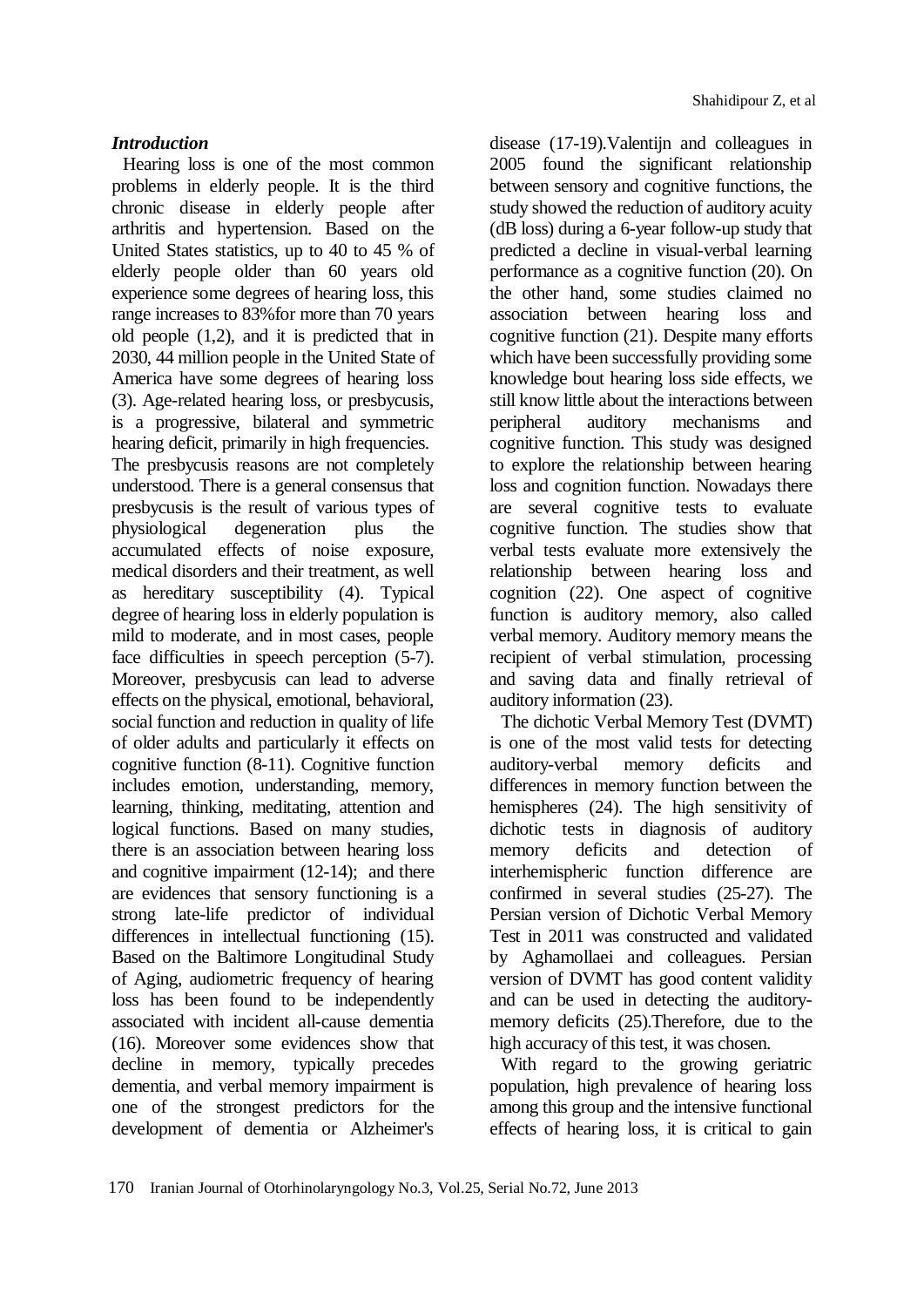knowledge about the relationship between hearing loss and cognition, in particular, auditory verbal memory to manage old patients with hearing deficit. The knowledge and information about the relation between the hearing loss and memory could be developed by fundamental-application studies like this. And such tests could become more empirical in clinical evaluation via these kinds of studies which can lead to precise consultation and referral of patients with hearing and cognitive impairments; therefore, the elderly people and family members can be helped to understand the problem and provide the means to improve the patients' quality of life and prevent them from social isolation and depression or dementia. Furthermore, this study can provide a normal value of Persian version of DVMT for aged people with normal hearing and mild to moderate hearing loss of elderly people. Also, in view of the fact that the studies about the hearing loss effects on cognition are minor and in Iran , this study was conducted to evaluate the effects of hearing loss on auditory memory on the elderlies between 60-80 years old.

#### *Materials and Methods*

This cross-sectional study was performed on 47 old people aged 60 to 80 years old since 2012 January till 2012 June. The participants included 24 elderly people with normal peripheral hearing (PTA < 25dBHL) and 23 elderly people with mild to moderate symmetrical high frequency age- related hearing loss (55>PTA>25 dBHL). This study was approved by the ethics committee of Tehran University of Medical Sciences.

The participants were sampled nonrandomly among available elderly people. At first, we went to Omid Aging Institution in Tehran and found the participants; the entrance criteria include (1): Symmetrical hearing thresholds better than 55 dBHL in three frequencies of 1000-2000 and 4000 Hz (2). Normal word recognition score (WRS>90%) in both ears (3). Absence of any aural disease by otoscopy and tympanometry examinations (4). Normal acoustic reflexes in 500 -1000 and 2000 in both ears (4). Right handedness (5) Persian native speaker (6). Literacy level of 9 years and more (7). To eliminatetheconfoundingeffectof neurological abnormalities on the results, elderly people with history of head injury or brain surgery and use of psychological medications and Epilepsy based on the person's expressions were excluded from study.

To insure the cognitive health, Persian version of mini-mental state examination (MMSE) was performed for all participants. MMSE is a brief questionnaire that is used to screen for cognitive impairment. The sensitivity and specificity of Persian version of MMSE for cognitive screening of old people are respectively 90 and 84% (in cut off 21) (28).

Pure-tone and speech audiometry were accomplished in a double-walled, soundtreated audiometric booth, using a clinical audiometer (Intracoustic AC40) with supraaural headphone (Telephonics TDH-39P). Based on hearing thresholds in frequencies of 1000-2000 and 4000, the participants were divided in two groups, the first group included elderly people with normal hearing and the second group included the elderly people with presbycusis.

Persian version of DVMT was performed at the Most Comfortable Level (MCL) of hearing by using the two-channel audiometer with CD player compatibility (Interacoustic AC40) with supra-aural headphone (Telephonics TDH-39P). DVMT includes three different lists that each one includes 10 words.

The words of each list were presented to right / left ear while the inverse of the same word synchronously presented to the other ear.

At the end of each list, the patient was asked to remind and repeat the word regardless of the order in list. The correct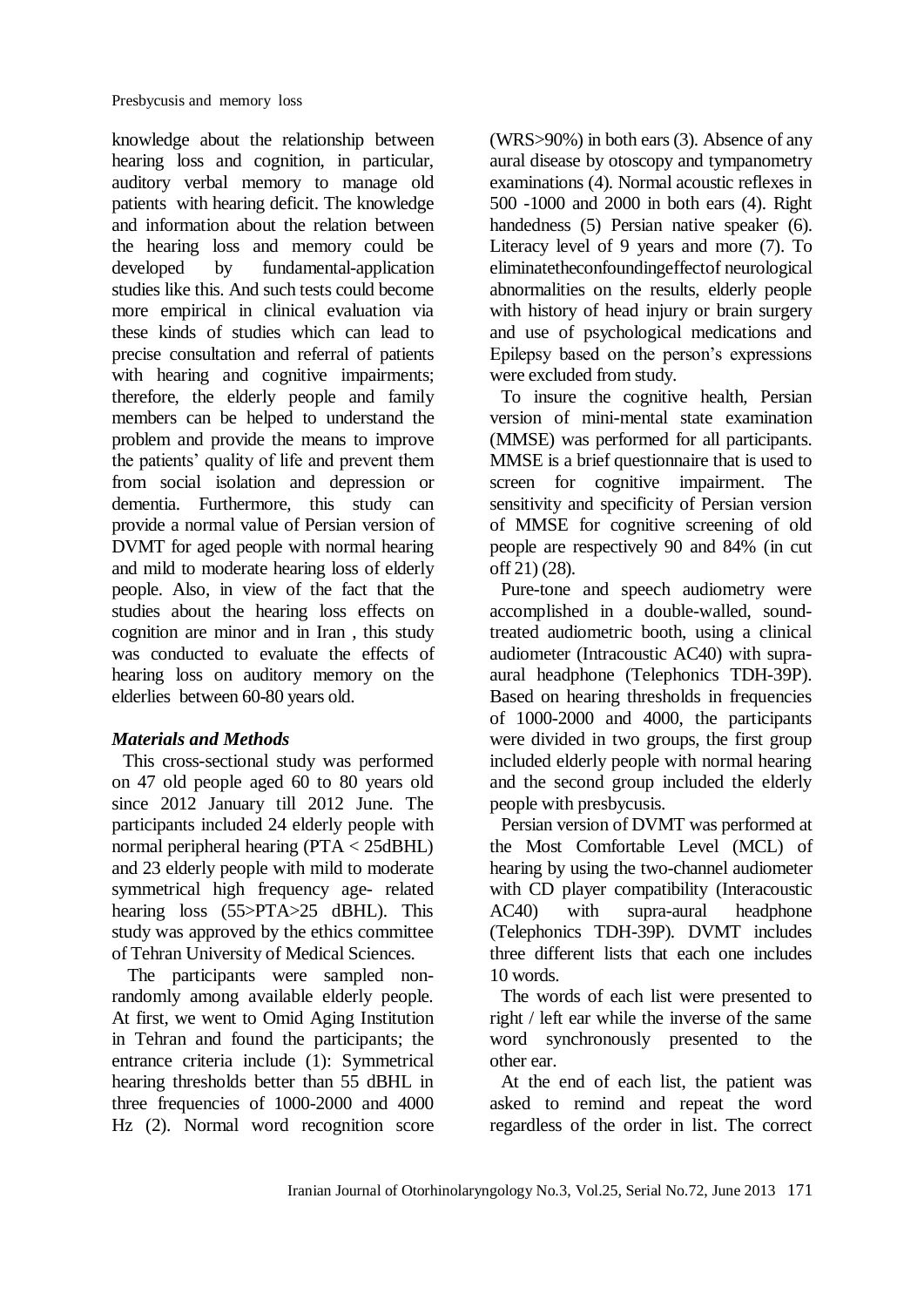answers were inscribed by the examiner, then the memory score was calculated for each list separately; average of three lists as ear score, average of two ears as total score of memory for each person.

Kolmogorov-Smirnov test was used to define normal distribution of data. Independent t-test was conducted to compare the mean of the results, and correlation function was done to determine the relationship between PTA and DVMT. For statistical analysis, software Spss.17 was used based on 0.05 significant level.

#### *Results*

By using Kolmogorov-Smirnov test, all values of the test data showed normal distribution  $(P>0.05)$ .

In the current research, we studied hearing loss effect on DVMT. The average of DVMT score in aged people with normal hearing was 4.62  $\pm$ .75 and in aged people with hearing loss was 4.06 ±.86. Correlation between subjects PTA and DVMT score average is shown in figure 1. The horizontal axis represents participant PTA in dB HL and vertical axis represents scores of DVMT.



**Fig 1:** The Relationship between Pure Tone Average and Dichotic Auditory Verbal Memory Test. The mean score of DVMT was  $4.65\pm 0.51$  in females and  $4.06\pm 1$  in males and  $4.69\pm 0.87$  in right ear and  $4.01 \div 91$  in left ear.

#### *Discussion*

Age-related hearing loss or presbycusis is one of the most common sensory deficits in the elderly, and as an increasingly important public health problem, it results in reduction in memory and quality of life (11). Moreover, it results in increasing the isolation, independence and frustration in both developed and developing counties. In this study, a comparison between DVMT results of elderly people with presbycusis

and elderly people with normal hearing was made. Comparing these two groups depicts statistically significant differences between the scores  $(P = .022)$ . The result showed the negative influence of hearing loss on DVMT. Although a sensory impairment seems to have independent impression, it can practically lead to processing in upper levels such as cognitive function.

Correlation between PTA and DVMT showed that increasing PTA resulted in the reduction of test score in all of the studied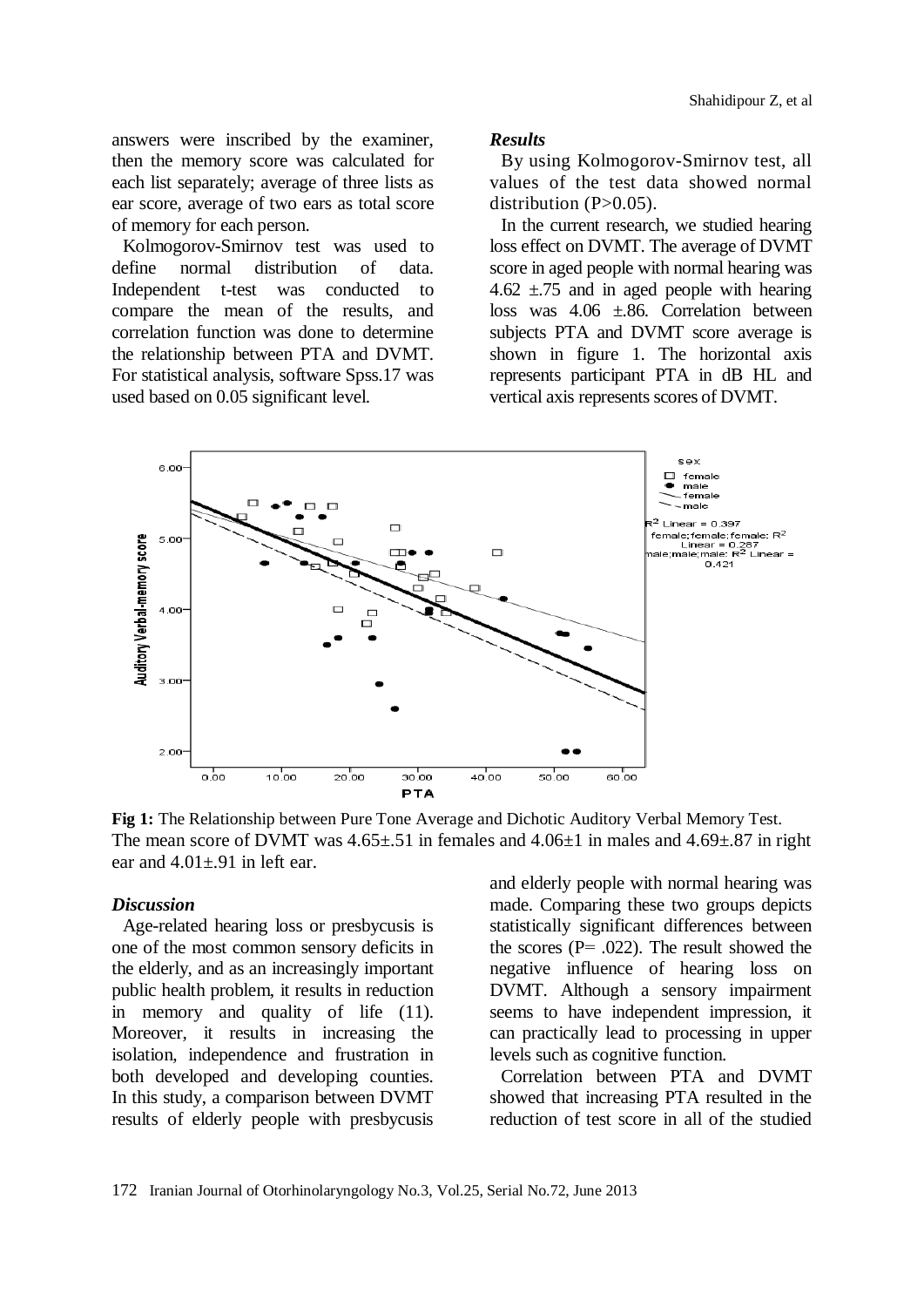persons and in both genders separately. In fact more hearing loss causes more reduction in memory function.

Our result was consistent with Van Boxtel and colleagues in 2000 which studied the amount of immediate and delayed recall in an auditory verbal learning paradigm, their results indicated lower performance in subjects with mild to moderate hearing loss. And this result was observed even when the investigators make the situations clear in background noise and make improvement in signal and noise ratio (29). An association of auditory thresholds with memory was also found by Pearman and et al. who recruited 344 volunteers aged 55-93 years to participate in a nonverbal memory task. In this study, hearing impairment was associated with poor serial word-recall with regard to age and gender adjustment (22). Lin in 2011 conducted a study on 605 aged people with normal and impaired hearing, with the cognitive test concluded the digit symbol substitution test (DSST), a nonverbal test which evaluated the executive function and psychomotor processing. The results indicated that more hearing loss was significantly associated with lower scores on the DSST after adjustment for demographic factors and medical history (20). In contrast, some studies have not found similar associations, for example Gennis and colleagues in 1991 measured the cognition by two parts of the Wechsler Memory Scale and the Jacobs Cognitive Screening Test. Since this investigation was planned for a 5 year follow up, the results need the followup period of five years, so the study remains underpowered for conclusions (20). Also in another study by Zekveld in 2007 , it was indicated that hearing loss was not associated with decreased performance on the memory and attention tests and showed that the association of hearing loss with lower performance on cognitive tests that has been found in earlier studies seems nonexistent when nonverbal- visual tests of

memory and attention were used  $(30)$ . In this study, the nonverbal test was used for memory evaluation and the investigators emphasized that the lack of relationship was due to nature of nonverbal tests. And the other point was about the little sample size and also age distribution of subjects in the study, therefore the author indicated that the result couldn't be generalized.

It is worth noting that the superiority of our study to previous research was audiometry evaluation based on available standard in vocal booth treatment with clinical audiometer. Although most studies utilized portable or screening audiometers or participants tested under varying environmental conditions , the effect of biased or imprecise assessments of hearing thresholds would likely decrease sensitivity to detect associations due to increased variance. The other superiority was utilizing a verbal test which can show the relationship between PTA and auditory memory test.

There are different explanations for existence of hearing loss effect on cognitive function: first is the" common cause" hypothesis which is about brain aging and its adverse effect on many areas of the brain. This hypothesis states that auditory and cognitive declines are the characteristic of neural degeneration in many areas. The aging of the central nervous system may have a direct impact on many different brain functions (31). It should mention that in our study, we had a control group of elderly people with normal hearing to eliminate the aging effect; therefore, it can be possible to rule out the interference of common cause theory. A second explanation is about the information-processing model or degradation hypothesis, this hypothesis is more specific, and considers that poor auditory performance compromises cognitive performance by reducing the information available for processing (32). In our research, subjects with presbycusis had mild to moderate hearing loss and auditory verbal test was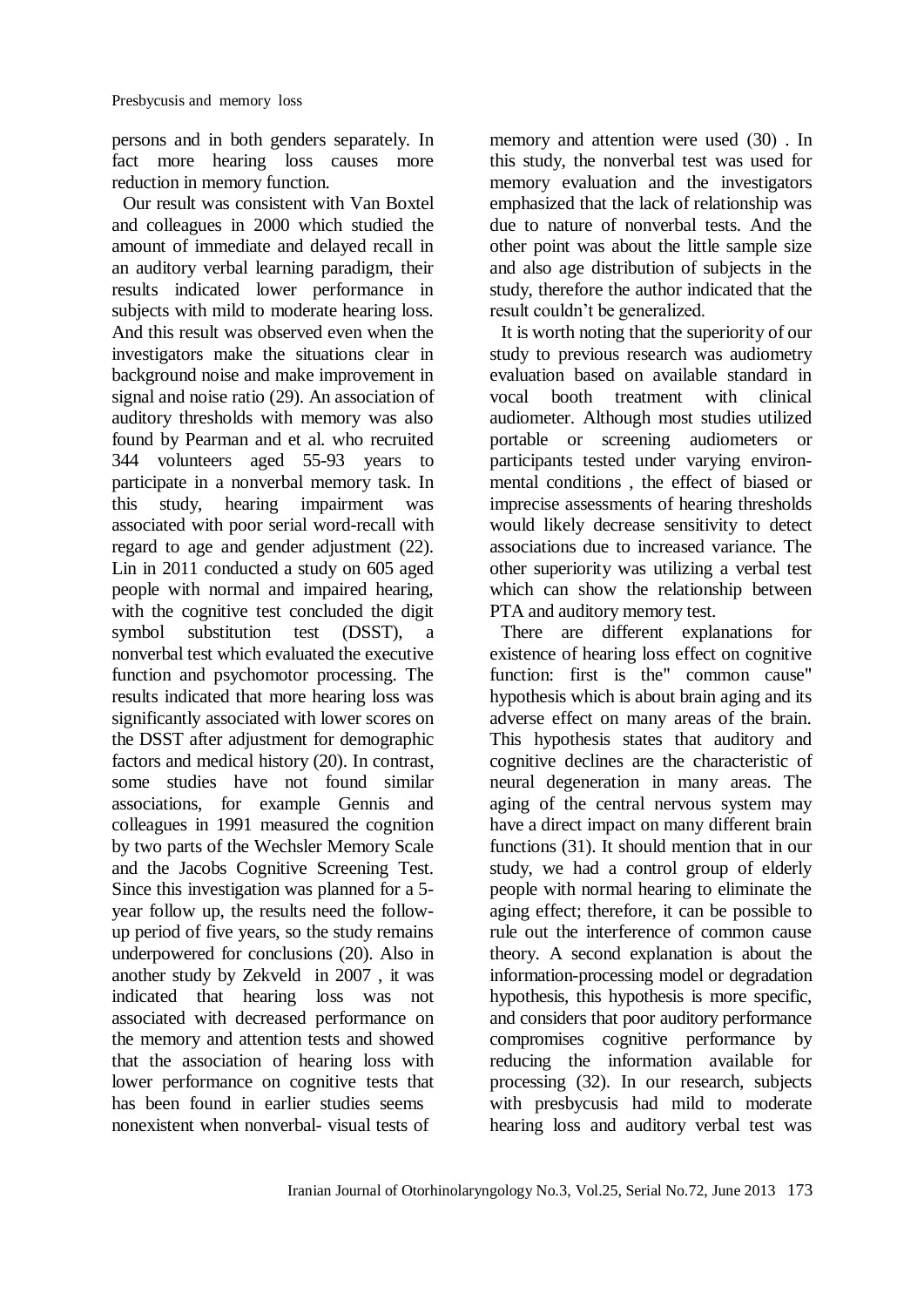conducted at their MCL, therefore our results didn't support Informational processing model. And third, the psychosocial factors such as depression and social isolation, may account for the variance in cognition in an aging population (33). Because our sample consisted of healthy community volunteers screened for cognition function by MMSE, and all the elderly people in this study should have score of more than 21, our findings do not support the psychological model of sensory loss and cognitive dysfunction. And finally, an Effortfullness hypothesis which means the extra efforts that a hearing impaired listener must expend to achieve perceptual success, may come at the cost of processing resources that might be available for encoding the speech content in memory (34). Results of our study support efforttfullness theory since it could refer to the lots of efforts for successful perception which impeded the subject's ability to remind the word. Considering the complexities of the interaction between hearing and cognition to prove this theory, more study is needed.

The current study depicted another thought provoking result in which the DVMT scores were different between males and females. In many studies, it was observed that females performed better than males in immediate and delayed object recall and visual memory. In contrast males performed better in digit span, abstractive thought and spatial skills (35). In our study, females' score was 4.65±.51 and males' score was 4.06±1. As it is indicated that female's mean scores are more than male's scores. This result is consistent with Aghamollaei and colleagues who used DVMT (36).

Female's performance in verbal memory test could be due to the difference in brain structures between two groups. So far several studies showed the difference between structural and functional brain of males and females (37). Comparing the two ears, there were differences in test scores

between left and right ears. This result is consistent with Aghamollaei and colleagues (38). The result of this study indicated "right ear advantage" in Persian version of dichotic auditory verbal memory test. The higher score of right ear is a result that was repeated several times in meaningful language information processing in dichotic presentation (39). On the basis of clinical evidence, it has been suggested that in 95.5% of the right-handed population, left hemisphere is specialized for speech perception thus the explanation of this finding was that, although there are both ipsilateral and contralateral neural pathways that connect the ears to the cerebral areas responsible for speech perception, during the performance of the dichotic listening task, the minor ipsilateral pathways are inhibited allowing the dominant contralateral pathways access to the areas specialized for speech perception and this phenomena is known as right ear advantage (40).

Our study also had some limitations as follows; The results were based on crosssectional data instead of longitudinal study and variety of designs in cross-sectional study like using population- or selected samples, were not substituted for highquality longitudinal data, and longitudinal study must be used to explore emergent hypotheses. Another limitation was the range of our subjects with hearing loss since the subjects had mild to moderate hearing loss. To investigate the hearing loss effect it also could be thought appropriate to evaluate old people with poorer hearing.

## *Conclusion*

This research was conducted to study the relationship between sensory loss (i.e. hearing) and cognitive function (i.e. auditory memory). To investigate the hearing loss effect on auditory verbal memory, a kind of verbal memory test known as DVMT was used. The result showed that there were s significant relationship between hearing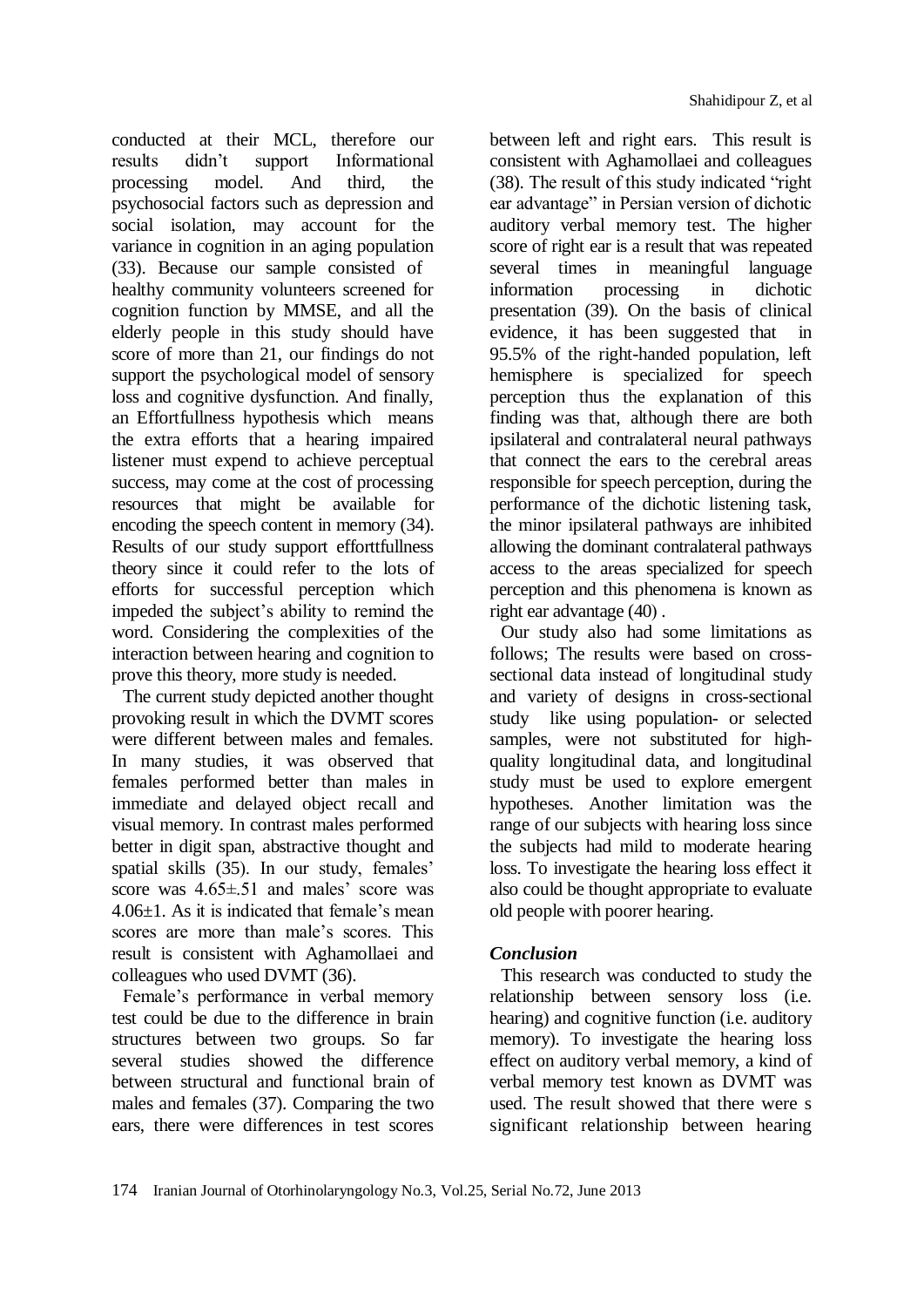loss and auditory memory performance. Based on these results, it is suggested that the auditory-verbal memory assessments can be used as a supplementary tool for better management in clinical evaluation of geriatric patients; furthermore referral for auditory assessments is suggested in patients with cognitive impairment in psychological clinics.

#### *Acknowledgement*

This thesis approved by the Tehran University of Medical Sciences, Contract No.1391/D/260/793 and it is dated 91/09/12 (2012/12/02). The authors would like to express their gratitude to Saeed Farahani, Maryam Aghamollaei, personnel of Rehabilitation Research Center and Omid Institution for their help to do projec.

#### *References*

**1.** Tremblay KI, Burkard RF. The aging auditory system confounding effects of hearing loss In: Burkard RF, Don M, Eggermont JJ. Editors. Auditory evoked potentials Basic principles and clinical application 1th ed. 2007; 403-25.

**2.** Gordon-Salant S. Hearing Loss and aging: new research finding and clinical implication. J Rehabil Res Dev 2005; 42(4): 9-24.

**3.** Kochkin S. MarkeTrak VI: Hearing loss population pops 31 million people. Hearing review 2005; 12 (7): 16-29.

**4**. CHABA. Speech understanding and aging Working Group on Speech Understanding and Aging. Committee on Hearing, Bioacoustics, and Biomechanics, Commission on Behavioral and Social Sciences and Education, National Research Council. J Acoust Soc Am 1988; 83:859–95.

**5.** Stewart R, Wingfield A. Hearing loss and cognitive effort in older adults' report accuracy for verbal materials. J Am AcadAudiol. 2009; 20(2):147-54. **6.** Martin J, Jerger J. Some effects of aging on central auditory processing. J Rehabil Res Dev. 2005; 42(4): 25-44.

**7.** Akeroyd MA. Are individual differences in speech reception related to individual differences in cognitive ability?A survey of twenty experimental studies with normal and hearing-impaired adults. International Journal of Audiology. 2008;47(2):53-71.

**8.** Mulrow CD, Aguilar C, Endicott JE, Tuley MR, Velez R, Charlip WS, et al. Quality-of-life changes and hearing impairment, A randomized trial. Ann Intern Med 1990; 113(3): 188–94.

**9.** Mulrow CD, Aguilar C, Endicott JE, et al. Qualityof-life changes and hearing impairment. Ann Intern Med 1990; 113:188–94.

**10.** Dalton DS, Cruickshanks KJ, Klein BEK, Klein R, Wiley TL, Nondahl DM. The Impact of Hearing Loss on Quality of Life in Older Adults. The Gerontologist 2003;43(5):661-8.

**11.** Strawbridge WJ, Wallhagen MI, Shema SJ, Kaplan GA. Negative consequences of hearing impairment in old age: a longitudinal analysis. Gerontologist 2000; 40(3): 320–26.

**12.** Uhlmann RF, Teril L, Rees T, Mozlowski KJ, Larson EB. Impact of mild to moderate hearing loss on mental status testing. J Am GeriatrSoc 1989; 37(3): 223–28.

**13.** Thomas PD, Hunt WC, Garry PJ, Hood RB, Goodwin JM, Goodwin GS, et el. Hearing acuity in a healthy elderly population: Effects on emotional, cognitive, and social status. J Gerontol 1983; 38(3): 321–25.

**14.** Ohta RJ, Carlin MF, Harmon BM. Auditory acuity and performance on the Mental Status Questionnaire in the elderly. J Am Geriatr Soc 1981; 29(10):476–78.

**15.** Lindenberger U, Baltes PB. Sensory functioning and intelligence in old age: a strong connection. Psychol Aging 1994; 9(3): 339–55.

**16.** Lin FR, Metter EJ, O'Brien RJ, Resnick SM, Zonderman AB, Ferrucci L. Hearing loss and incident dementia. Arch Neurol. 2011; 68(2): 214–220

**17.** Howieson DB, Dame A, Camicioli R, Sexton G, Payami H, Kaye JA. Cognitive markers preceding Alzheimer's dementia in the healthy oldest old. J. Am. Geriatr. Soc 1997; 45(5): 584–89.

**18.** Elias MF, Beiser A, Wolf PA, Au R, White RF. D'Agostino RB. The preclinical phase of Alzheimer disease: a 22-year prospective study of the Framingham Cohort. Arch Neurol. 2000; 57(6): 808–13.

**19.** Ba¨ckman L, Jones S, Berger A-K, Laukka EJ, Small BJ. Cognitive Impairment in Preclinical Alzheimer's Disease: A Meta-Analysis. Neuropsychology. 2005; 19(4): 520-31.

**20.** Valentijn SAM, BoxtelMPJv, HoorenSAHv, Bosma H, Beckers HJM, Ponds RWHM. Change in Sensory Functioning Predicts Change in Cognitive Functioning: Results from a 6-Year Follow-Up in the Maastricht Aging Study. J Am Geriatr Soc. 2005; 53(3): 374-80.

**21.** Gennis V, Garry PJ, Haaland KY, Yeo RA, Goodwin JS. Hearing and cognition in the elderly: New findings and a review of the literature. Arch Intern Med 1991; 151(11): 2259–64.

**22.** Granick S, Kleban MH, Weiss AD. Relationships between hearing loss and cognition in normal hearing aged persons. J Gerontol 1976; 31(4): 434–40.